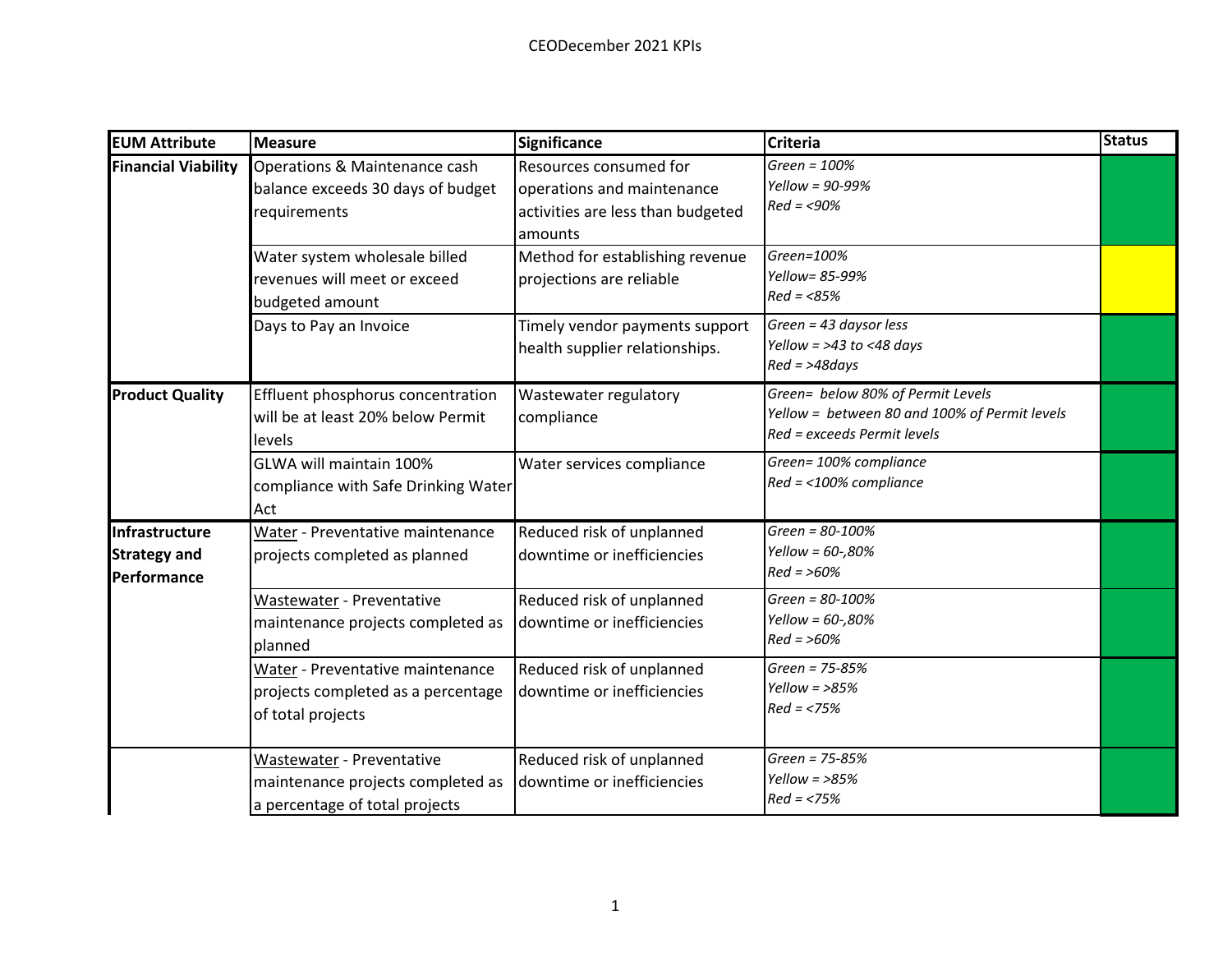|                                           | Water - 25 or more valves exercised Reduced risk of unplanned<br>per month                                                                                      | downtime or emergency repairs                                                    | Green = 25 or more per month<br>Yellow= 21 -24 per month<br>Red = 20 or less per month                                                                                |  |
|-------------------------------------------|-----------------------------------------------------------------------------------------------------------------------------------------------------------------|----------------------------------------------------------------------------------|-----------------------------------------------------------------------------------------------------------------------------------------------------------------------|--|
|                                           | Water - 100% of GLWA valves<br>assessed are operational.                                                                                                        | Reduced risk of unplanned<br>downtime and service interruption Yellow = 80 -,90% | Green = 90-100%<br>$Red = < 80%$                                                                                                                                      |  |
| <b>Operational</b><br><b>Optimization</b> | WWTP staffing levels meet ACO<br><b>Targets</b>                                                                                                                 | Wastewater regulatory<br>compliance                                              | Green= 95 - 100%<br>Yellow = $91 - 94\%$<br>$Red = < 90\%$                                                                                                            |  |
|                                           | Monthly Average Solids Inventory<br>Below 750 Dry Tons                                                                                                          | Wastewater regulatory<br>compliance                                              | Green= Average below 725 Dry Tons<br>Yellow = Average between 725 and 750 Dry Tons<br>Red = Average above 750 Dry Tons                                                |  |
| <b>Enterprise</b><br><b>Resiliency</b>    | The number of Security and Integrity Risk prevention<br>patrols each month will meet or<br>exceed baseline target of an<br>average of 65 per day                |                                                                                  | $Green = 2,350$ or more patrols<br>Yellow = 2,000 - 2,350 Patrols<br>$Red = <2,000$ patrols                                                                           |  |
|                                           | GLWA security patrols will produce<br>an average of 2 security reports<br>(incident and facility inspection) per<br>patrol.                                     | Risk prevention                                                                  | Green = 1.9 - 2.7 average reports per patrol<br>Yellow = $1.5 - <1.9$ or $>2.7 -2.9$ average reports per<br>patrol<br>$Red = <1.5$ or >2.9 average reports per patrol |  |
|                                           | General Counsel will receive 15 or<br>less information requests each<br>month                                                                                   | Employee safety and risk<br>mitigation                                           | Green = lower<br>Yellow = Benchmark<br>$Red = Higher$                                                                                                                 |  |
|                                           | Workers compensation quarterly<br>claims frequency will be at or below<br><b>Bureau of Labor Standards</b><br>Benchmark of 6.1 incidents per 100<br><b>FTEs</b> | Employee safety and risk<br>mitigation                                           | Green = lower<br>Yellow = Benchmark<br>$Red = Higher$                                                                                                                 |  |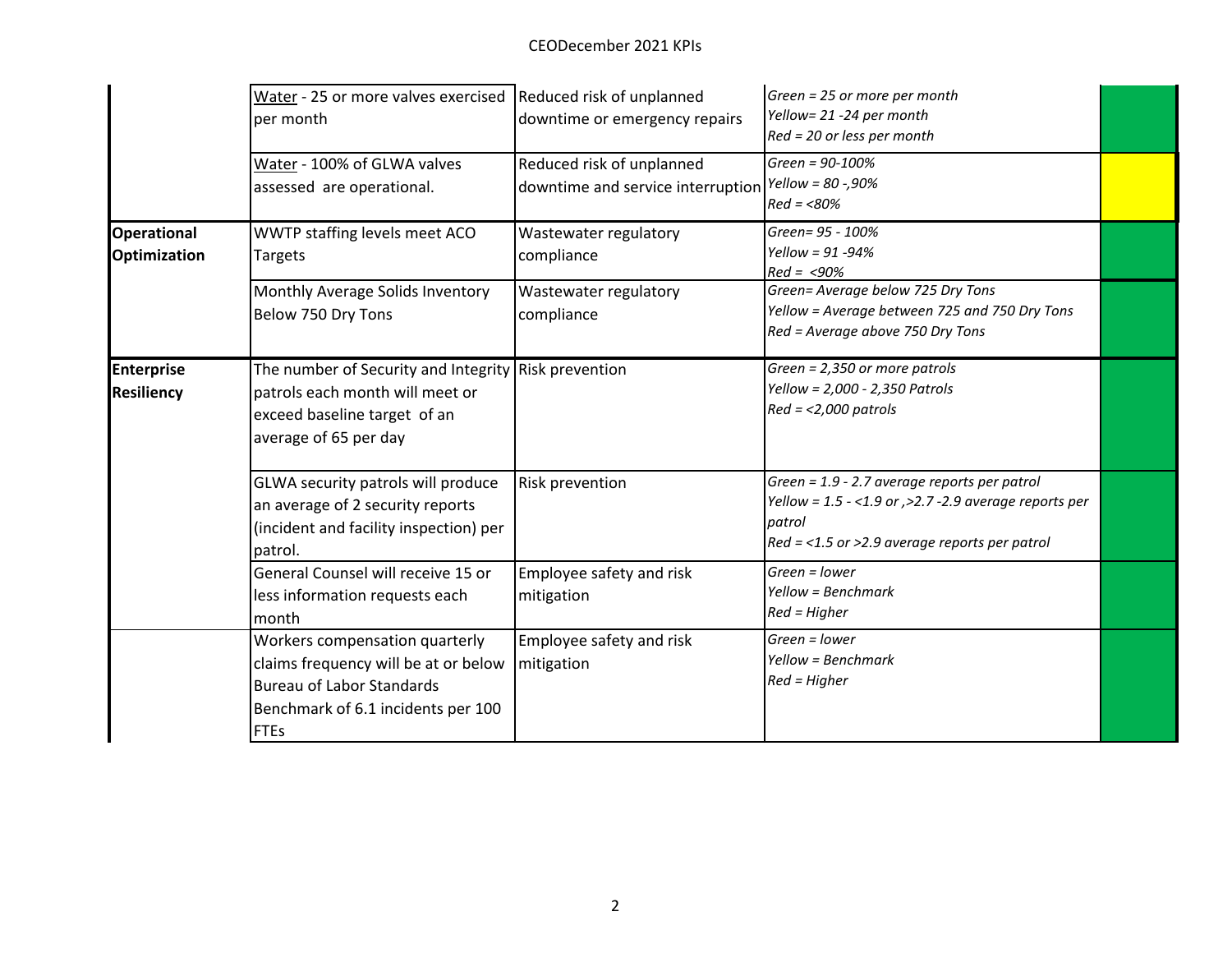| GLWA will exceed the 68 % service<br>sector standard by resolving at least<br>78% of Incidents reported to the<br>Service Desk within 24 hours of<br>receipt.     | Rapid Incident response promotes   Green = 78-100%<br><b>Employee Productivity</b>                | Yellow = $68\%$ to <78%<br>$Red = < 68%$                                                                            |  |
|-------------------------------------------------------------------------------------------------------------------------------------------------------------------|---------------------------------------------------------------------------------------------------|---------------------------------------------------------------------------------------------------------------------|--|
| GLWA will exceed the 68% service<br>sector standard by resolving at least<br>78% of service requests reported to<br>the Service Desk within 5 days of<br>receipt. | Rapid Service Request response<br>promotes Employee Productivity                                  | Green = 78-100%<br>Yellow = 68% to <78%<br>$Red = < 68%$                                                            |  |
| GLWA will exceed the 68% service<br>sector standard by resolving at least<br>78% of incidents reported to the<br>Service Desk within 24 hours of<br>receipt.      | Rapid incident response promotes Green = 78-100%<br>Employee Productivity and<br>network security | Yellow = 68% to <78%<br>$Red = < 68%$                                                                               |  |
| All GLWA sites (59) with Wide Area<br>Network (WAN) connections will<br>have 100% availability excluding<br>schedule down time for<br>maintenance.                | Network Connectivity promotes<br><b>Employee Productivity</b>                                     | Green = 99.98 - 100%<br>Yellow >=99.50% and <99.98%<br>Red <99.50%                                                  |  |
| At least 99% of GLWA system data<br>back-ups will be successful on the<br>first attempt.                                                                          | Network management protects<br>data and promotes Employee<br>Productivity                         | Green = 95 -100% first attempt success<br>Yellow =90 - <95% first attempt success<br>Red <90% first attempt success |  |
| FY 2021 Total CIP Spend                                                                                                                                           | Method for establishing spending<br>is aligned with budgeted revenue                              | Green= $>80\%$<br>Yellow= 70-80%<br>$Red = < 70%$                                                                   |  |